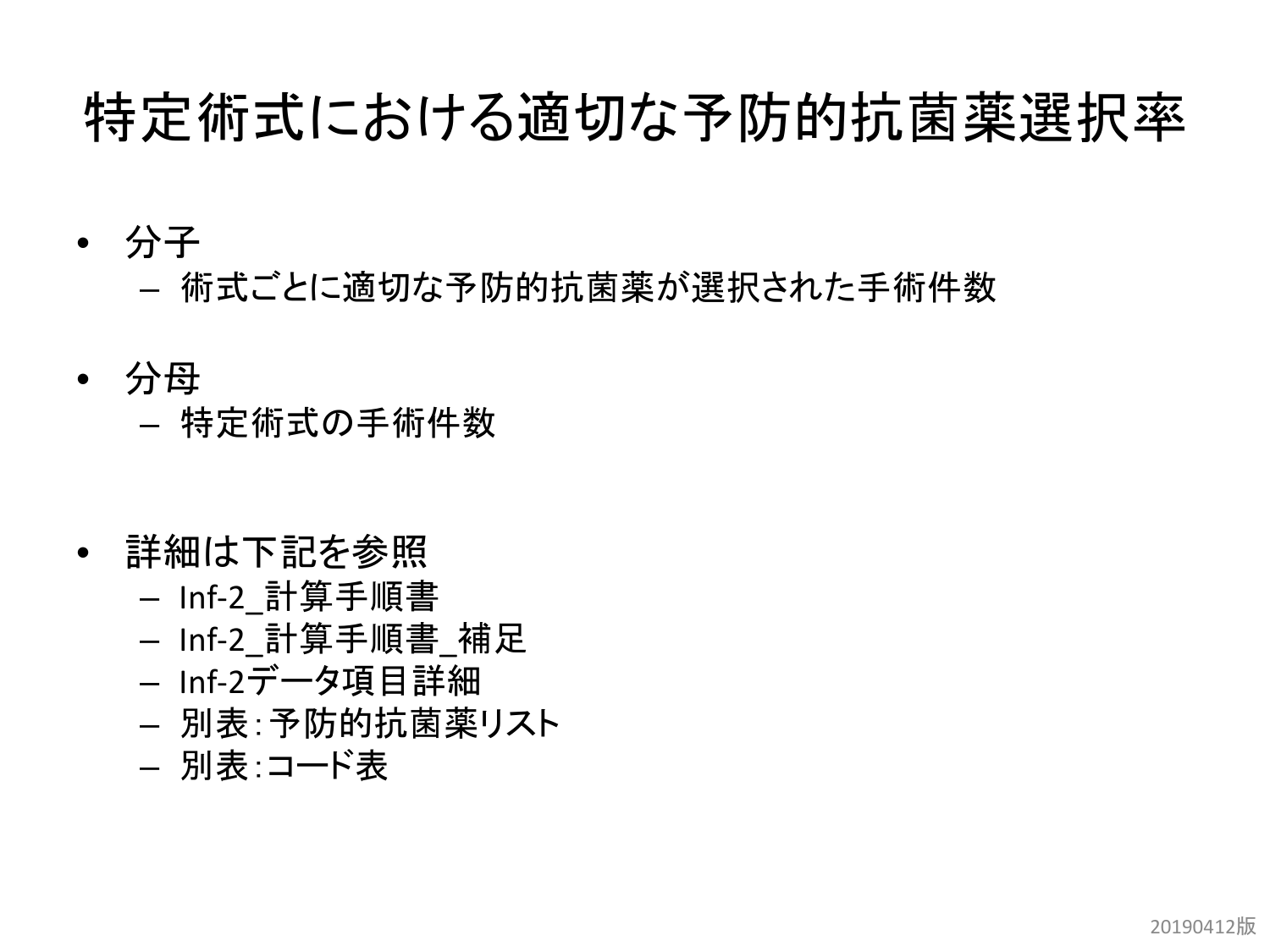### 分母対象となる手術

- 冠動脈バイパス手術
- そのほかの心臓手術
- 股関節人工骨頭置換術
- 膝関節置換術
- 血管手術
- 大腸手術
- 子宮全摘除術
- 詳細は下記を参照
	- Inf-2\_計算手順書
	- Inf-2\_計算手順書\_補足
	- Inf-2データ項目詳細
	- 別表:予防的抗菌薬リスト
	- 別表:コード表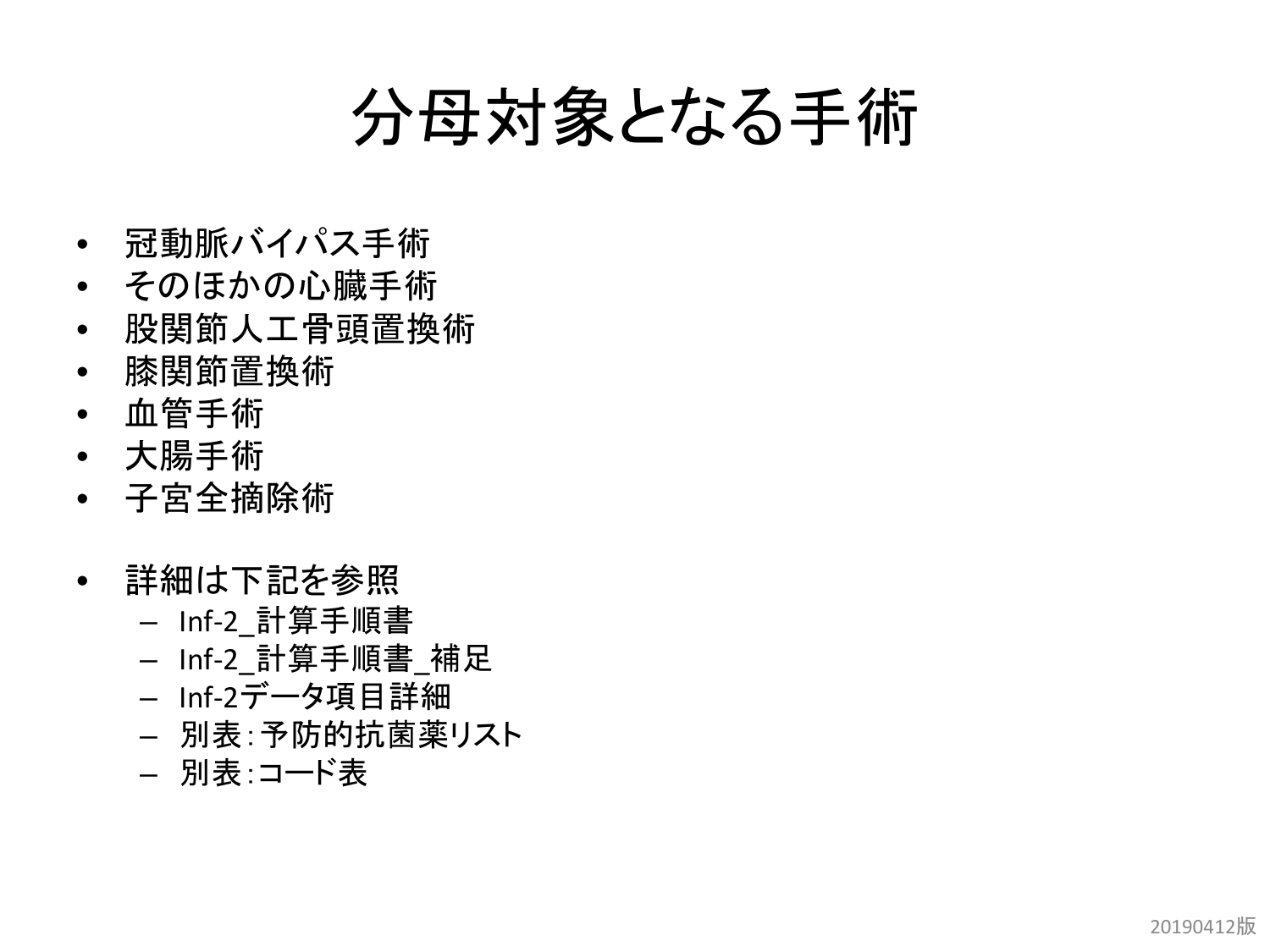# 分母除外基準

- 1. 入院時年齢が18歳未満の患者
- 2. 在院日数が120日以上の患者
- 3. 帝王切開手術施行患者
- 4. 臨床試験・治験を実施している患者
- 5. 術前に感染が明記されている患者
- 6. 全身/脊椎/硬膜外麻酔で行われた手術・手技が、主たる術式の前後3日(主た る術式が冠動脈バイパス手術またはそのほかの心臓手術の場合は4日)に行 われた(日数計算は麻酔開始日/麻酔終了日を基点とする)。
- 7. 手術室内または回復室内での死亡患者
- 詳細は下記を参照
	- Inf-2\_計算手順書
	- Inf-2\_計算手順書\_補足
	- Inf-2データ項目詳細
	- 別表:予防的抗菌薬リスト
	- 別表:コード表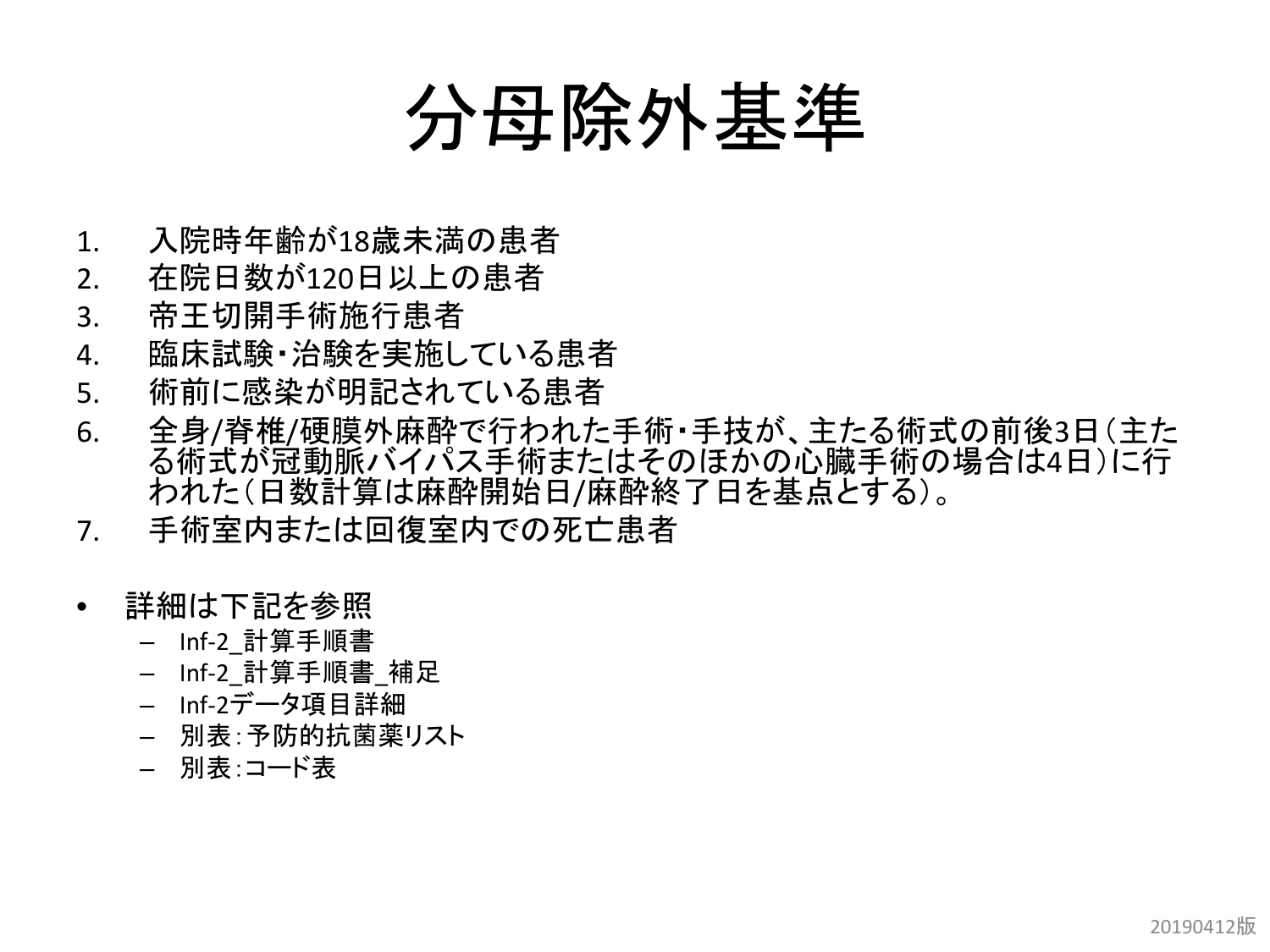# 分子の計算

- 術式ごとに適切な予防的抗菌薬が選択され た手術件数
- 詳細は下記を参照 – Inf-2\_計算手順書 – Inf-2\_計算手順書\_補足 – Inf-2データ項目詳細 – 別表:予防的抗菌薬リスト – 別表:コード表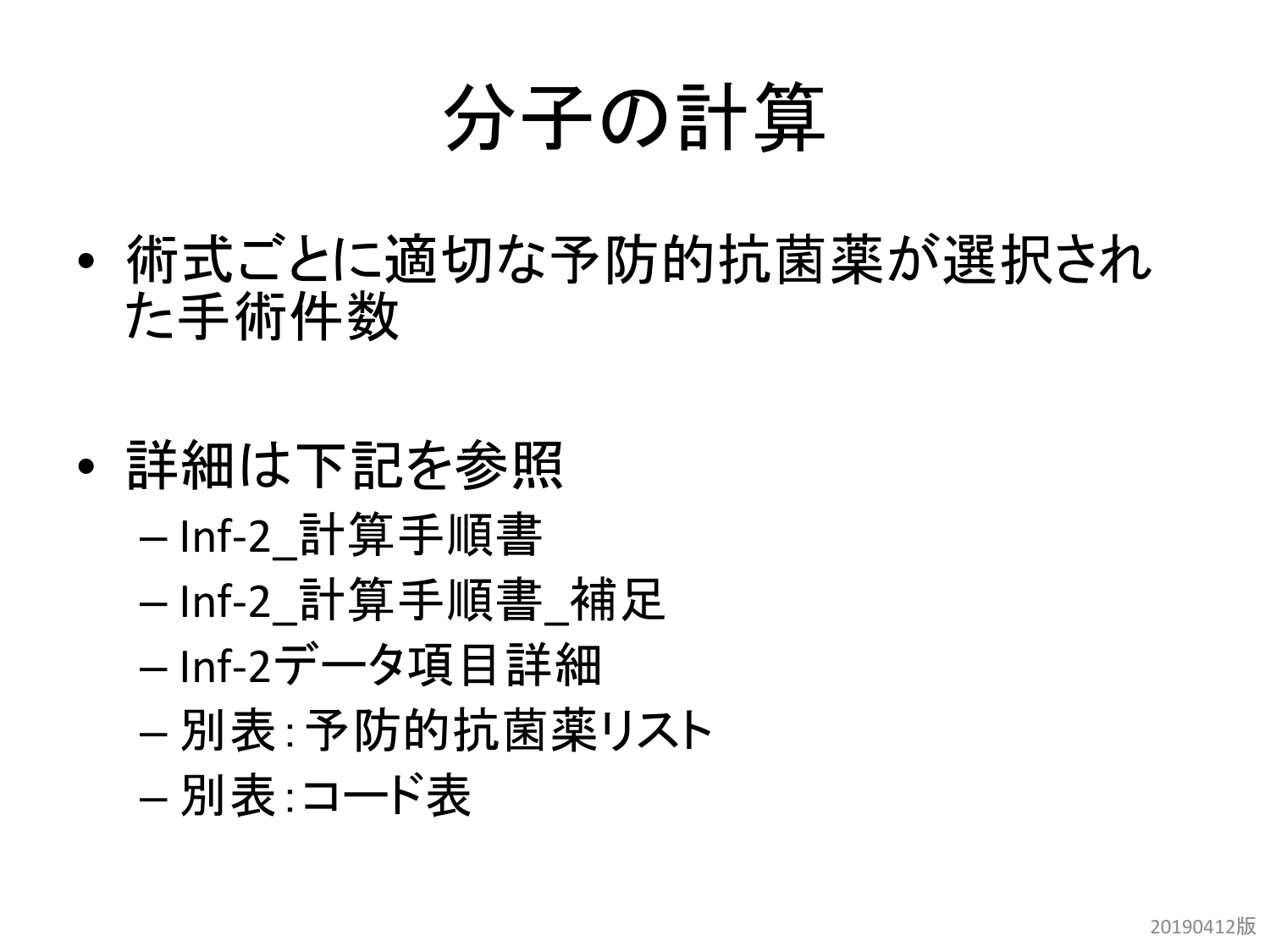#### 術式別推奨抗菌薬リスト

#### (術後感染予防抗菌薬適正使用のための実践ガイドラインより)

| 術式                       | 推奨抗菌薬                                                                                                                    | <b>Step</b> | 理由のある<br>バンコマイシン | <b>Step</b>         | Bラクタムアレルギーあり                                                                                                                                                                                                                  | <b>Step</b> |
|--------------------------|--------------------------------------------------------------------------------------------------------------------------|-------------|------------------|---------------------|-------------------------------------------------------------------------------------------------------------------------------------------------------------------------------------------------------------------------------|-------------|
| 冠動脈<br>バイパス手術<br>(表5.01) | Cefazolin (表3.1)                                                                                                         | 35          | Vancomycin(表3.8) | 37                  | Vancomycin(表3.8) or<br>Clindamycin(表3.9) or<br>Teicoplanin(表3.8a)                                                                                                                                                             | 37          |
| その他心臓手術<br>(表5.02)       | Cefazolin (表3.1)                                                                                                         | 35          | Vancomycin(表3.8) | 37                  | Vancomycin(表3.8) or<br>Clindamycin(表3.9)                                                                                                                                                                                      | 37          |
| 血管手術<br>(表5.08)          | Cefazolin (表3.1)                                                                                                         | 35          | Vancomycin(表3.8) | 37                  | Vancomycin(表3.8) or<br>Clindamycin(表3.9)                                                                                                                                                                                      | 37          |
| 股関節手術<br>(表5.04)         | Cefazolin (表3.1)                                                                                                         | 39          | Vancomycin(表3.8) | 41                  | Vancomycin(表3.8) or<br>Clindamycin(表3.9) or<br>Teicoplanin(表3.8a)                                                                                                                                                             | 41          |
| 膝関節手術<br>(表5.05)         | Cefazolin (表3.1)                                                                                                         | 39          | Vancomycin(表3.8) | 41                  | Vancomycin(表3.8) or<br>Clindamycin(表3.9) or<br>Teicoplanin(表3.8a)                                                                                                                                                             | 41          |
| 大腸手術<br>(表5.03)          | Cefmetazole(表3.1b) or<br>Flomoxef(表3.1a) or<br>Cefazolin(表3.1) + Metronidazole(表3.6a)                                    | 27          |                  | ---                 | Metronidazole(表3.6a)+ Amynoglycoside(表2.11) or<br>Metronidazole(表3.6a)+ Quinolone(表3.12)                                                                                                                                      | 29          |
| 子宮全摘<br>(表5.06、5.07)     | Cefmetazole(表3.1b) or<br>Flomoxef(表3.1a) or<br>Ampicilline/Sulbactam(表3.7a) or<br>Cefazolin(表3.1) + Metronidazole(表3.6a) | 31          | $---$            | $\qquad \qquad - -$ | Clindamycin(表3.9)+ Amynoglycoside(表2.11) or<br>Clindamycin(表3.9)+ Quinolone(表3.12) or<br>Clindamycin(表3.9)+ Aztreonam(表2.7) or<br>Metronidazole(表3.6a)+ Amynoglycoside(表2.11) or<br>Metronidazole(表3.6a)+ Quinolone(表3.12) or | 33          |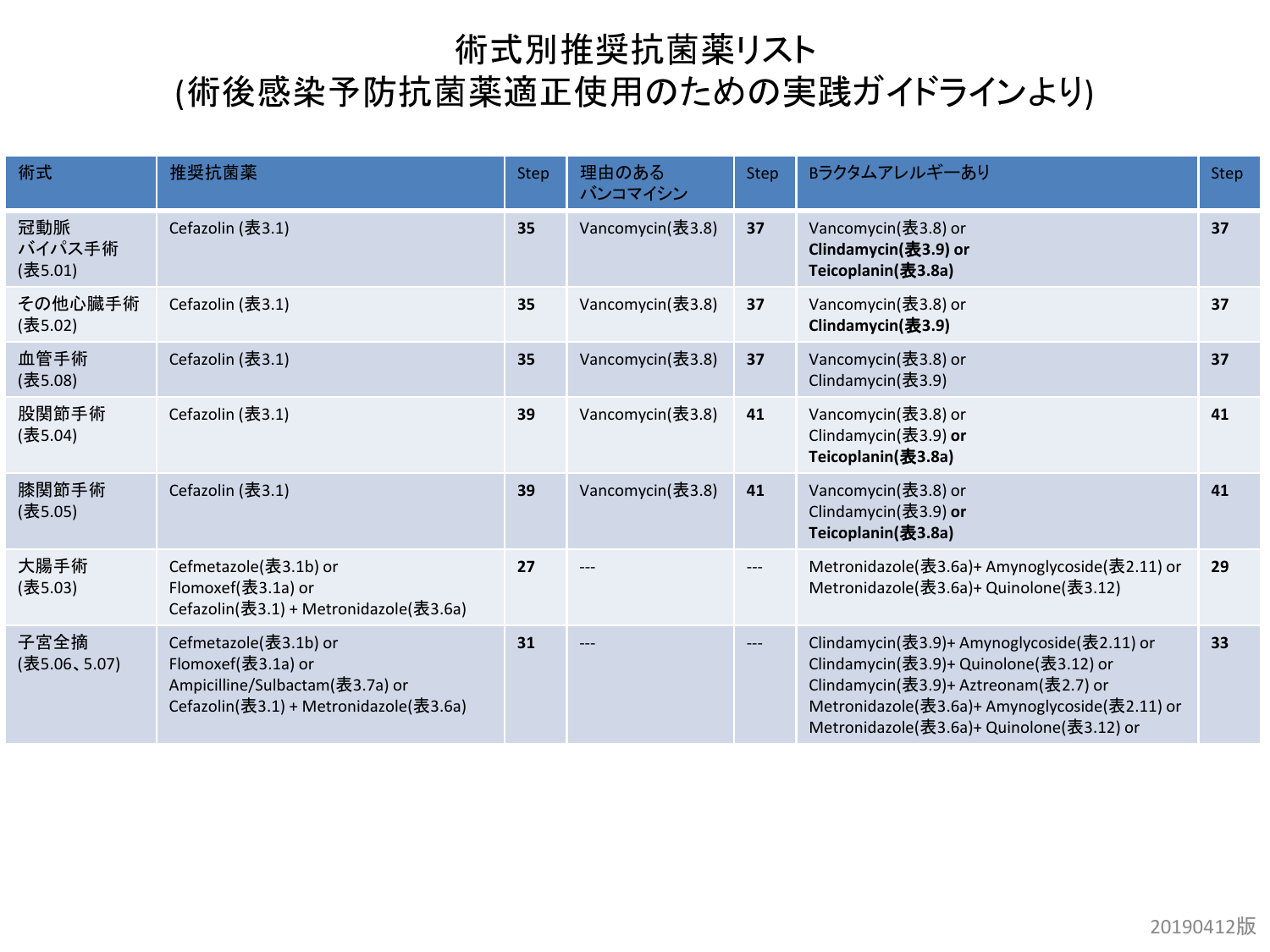## reference

- 1. The Joint Commission; Specifications Manual for National Hospital Inpatient Quality Measures, Version 4.3a SCIP-Inf-2 Prophylactic Antibiotic Selection for Surgical Patients (http://www.jointcommission.org/assets/1/6/NHQM\_v4\_3a\_PDF\_10\_2\_2013.zip 2016.10.15)
- 2. 術後感染予防抗菌薬適正使用のための実践ガイドライン、公益社団法人日本化学療法 学会/一般社団法人日本外科感染症学会
- 3. 骨・感染術後感染予防ガイドライン2015、日本整形外科学会/日本骨・関節感染症学会
- 4. Clinical Practice Guidelines for Antimicrobial Prophylaxis in Surgery、ASHP Therapeutic Guidelines